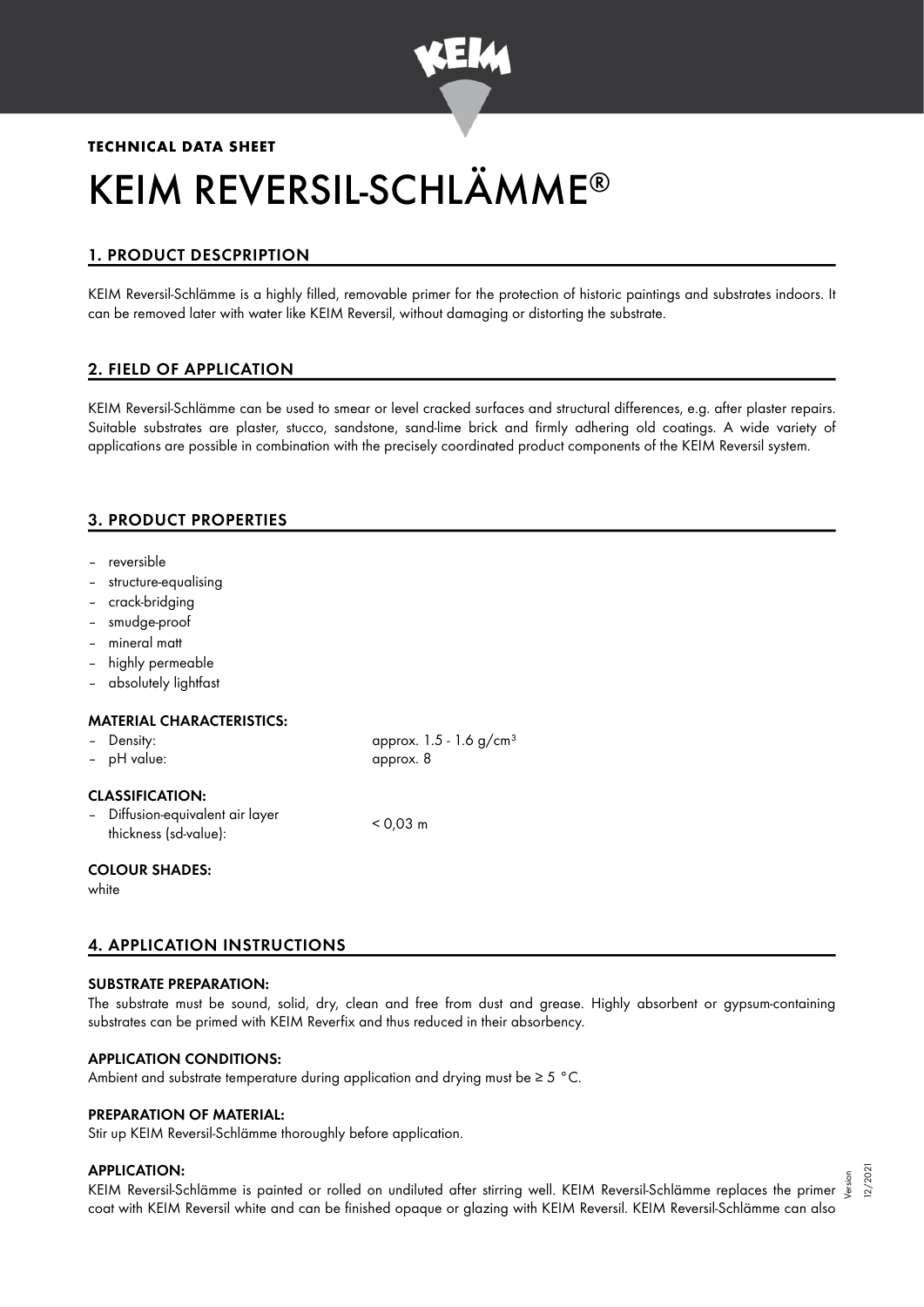be mixed with KEIM Reversil in any ratio for the primer coat. Final coat: Apply with undiluted KEIM Reversil.

Removal:

Pre-wet thoroughly with water and then wash off with clear water and a brush after approx. 10 minutes exposure time.

#### DRYING TIME:

Can be overcoated after 12 hours at the earliest (at 23°C and 50% RH). At higher relative humidity, layer thicknesses and/ or lower temperatures, drying is delayed accordingly.

#### CONSUMPTION:

approx. 0,5 kg/m² for a single coating.

These material consumption values are guide values for smooth substrates. Exact consumption values must be determined by means of test areas.

#### CLEANING OF TOOLS:

Clean immediately with water.

#### 5. PACKAGING

| <b>Container content</b> | Unit of measure | Quantity on pallet | Type of container |
|--------------------------|-----------------|--------------------|-------------------|
| つら                       | kq              |                    | bucket            |
|                          | ĸg              |                    | bucket            |

## 6. STORAGE

| max. storage time | Storage conditions                                                                          |
|-------------------|---------------------------------------------------------------------------------------------|
| 12 months         | cool<br>frost-free<br>keep container tightly sealed.<br>protected from heat and direct sun. |

#### 7. DISPOSAL

For disposal information refer to section 13 of the safety data sheet.

#### EC WASTE CODE:

Waste code: 08 01 11\*

## 8. SAFETY INSTRUCTIONS

Please, refer to the Material Safety Data Sheet.

# GISCODE:

GIS code: BSW 50